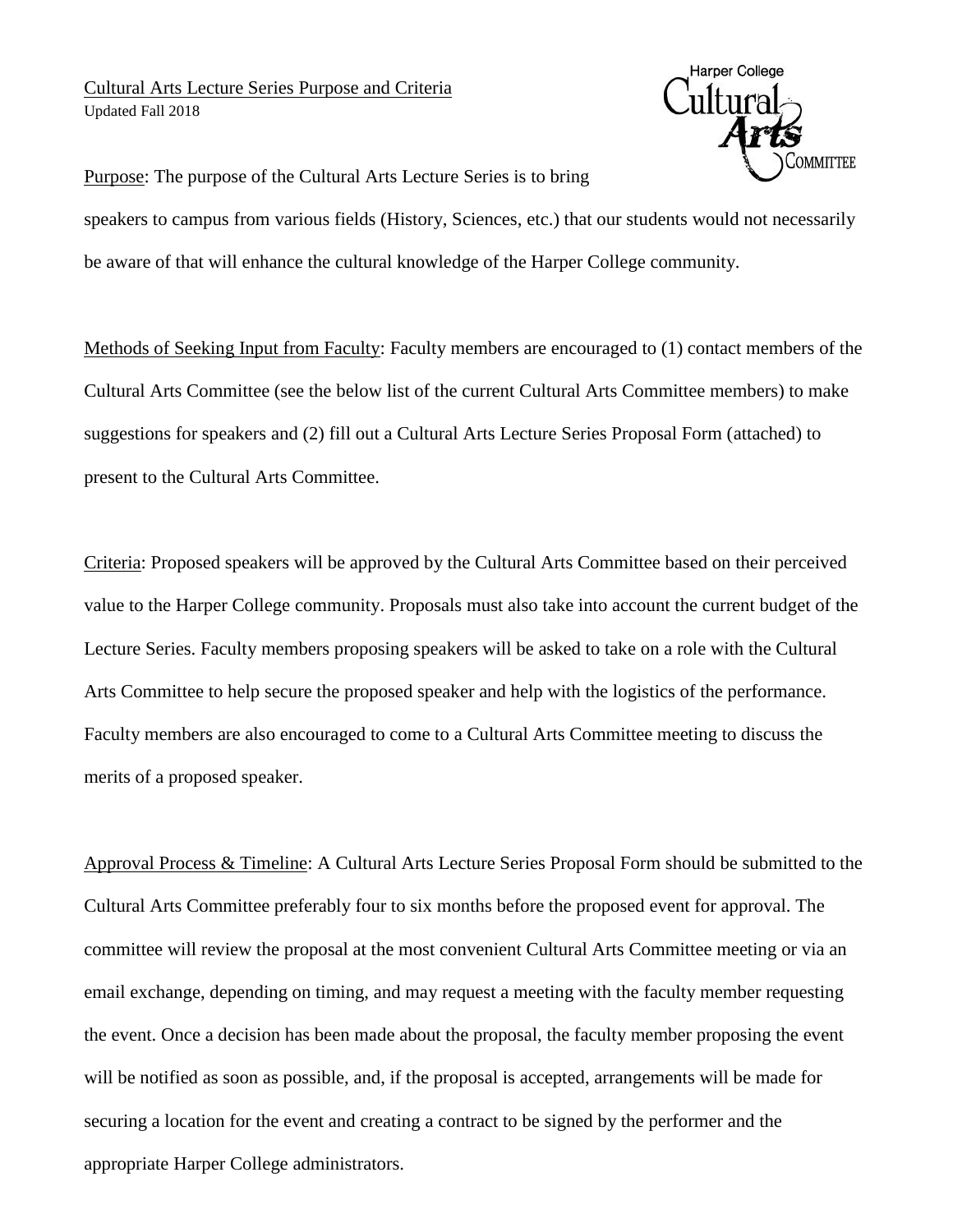## Cultural Arts Committee, 2018-2019

| Chair                  | Kurt Hemmer, Professor, Liberal Arts, English<br>khemmer@harpercollege.edu<br>Ext. 6779<br>L242:LAS                                         |
|------------------------|---------------------------------------------------------------------------------------------------------------------------------------------|
| Art Representative     | Jason Peot, Professor, Liberal Arts, Art<br>jpeot@harpercollege.edu<br>Ext. 6309<br>L111:LAS/MA                                             |
| Music Representative   | Thomas Stauch, Professor, Liberal Arts, Music<br>tstauch@harpercollege.edu<br>Ext. 6566<br>P208:LAS/MA                                      |
| Theatre Representative | Laura Pulio, Professor, Liberal Arts, Theatre<br>lpulio@harpercollege.edu<br>Ext. 6778<br>L115:LAS                                          |
| Member-at-Large        | Brian Cremins, Associate Professor, Liberal Arts, English<br>bcremins@harpercollege.edu<br>Ext. 2389<br>L235:LAS                            |
| by position            | Thom Lange, Manager, Conference and Events Services<br>tlange@harpercollege.edu<br>Ext. 6186<br>R210:PAC                                    |
| by position            | <b>Sue Borchek Smith</b><br><b>Student Involvement Communications Assistant</b><br>sborchek@harpercollege.edu<br>Ext. 6981<br>A336: Stu Inv |
| Student member(s)      | Campus Activities Board to suggest two student members<br>(Fall 2018: no update from advisor)                                               |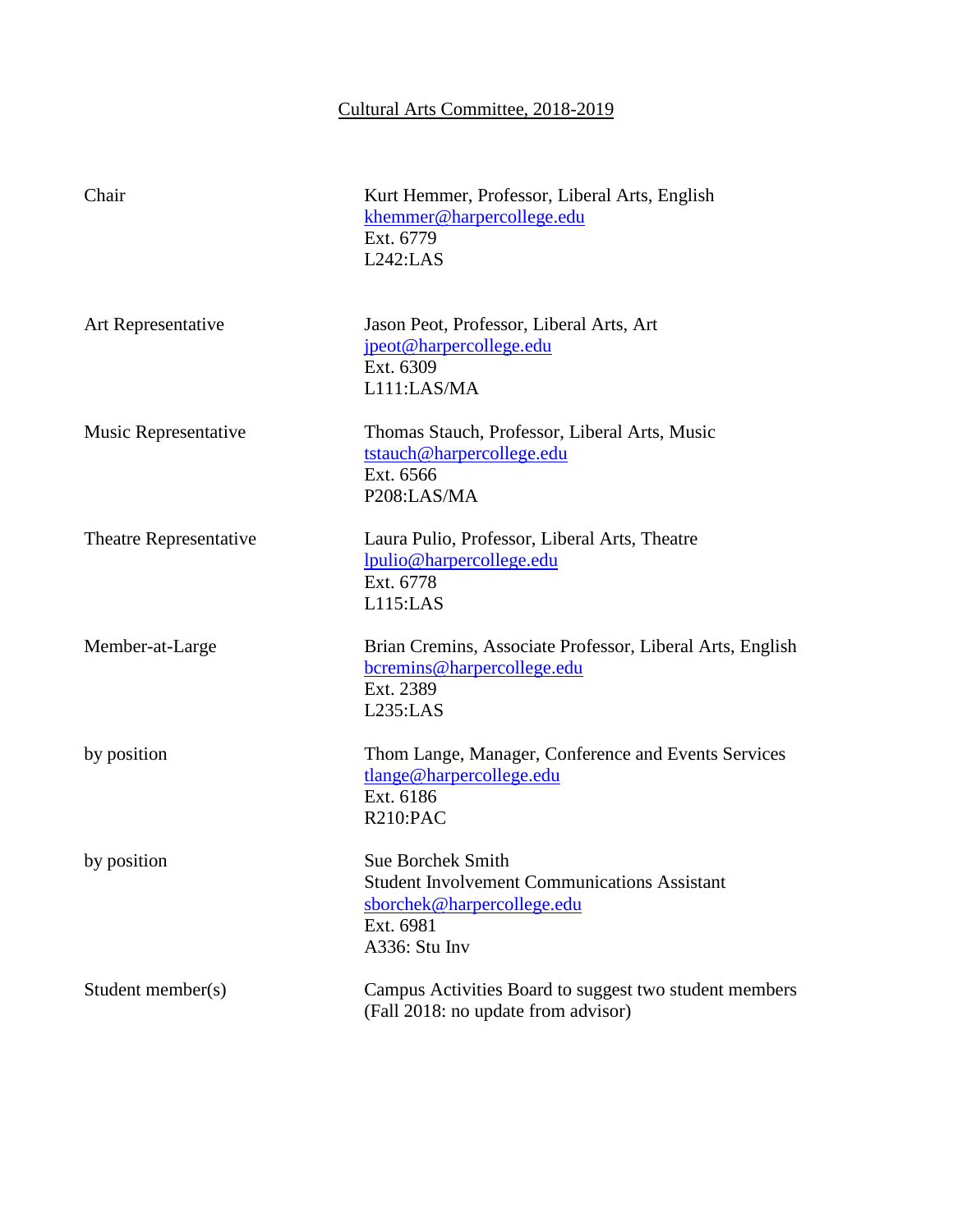## **Harper College Cultural Arts Committee Performance/Event**

Proposal

| Organizer(s):                                         |                 | Date of Proposal:                                                |  |
|-------------------------------------------------------|-----------------|------------------------------------------------------------------|--|
| Organizer Email:                                      |                 | Organizer<br>Telephone:                                          |  |
| <b>Name of Artist:</b>                                |                 |                                                                  |  |
| <b>Proposed Date &amp;</b><br><b>Time of Event:</b>   |                 |                                                                  |  |
| Description of the artist's<br>work and/or expertise: |                 |                                                                  |  |
| Artist's Contact<br>Information:                      |                 |                                                                  |  |
|                                                       | Artist's Phone: | Date Artist's W-9 Received &<br>Forwarded to College Accounting: |  |

| Working Title of Event:                                                                                                          |  |  |
|----------------------------------------------------------------------------------------------------------------------------------|--|--|
| Brief Description of Event<br>(Lecture, roundtable, film<br>& discussion, etc.?                                                  |  |  |
| In what ways will this<br>event impact, and/or<br>enrich Harper students?                                                        |  |  |
| Will the artist visit<br>or enrich a class?<br>In what ways?                                                                     |  |  |
| Will this visit be a collaborative effort with other departments, committees or student organizations?<br>If yes. Please detail. |  |  |

| Target Audience/<br><b>Estimated Audience</b><br>Size: | Students: | Faculty/Staff: | Community: |  |
|--------------------------------------------------------|-----------|----------------|------------|--|
| Ticket Prices:                                         | Students: | Faculty/Staff: | Community: |  |

| Venue: | Performing Arts Center, R101<br>(Seats 443) | J-Theatre, J143 (Seats 347)                                       | Drama Lab, L109 (Seats 100-150) |
|--------|---------------------------------------------|-------------------------------------------------------------------|---------------------------------|
|        | Building A (See Thom Lange)                 | Lecture Hall, D193 (Seats 90)                                     | Lecture Hall, D195 (Seats 120)  |
|        | Lecture Hall, E106 (Seats 216)              | Lecture Hall, E107 (Seats 95)                                     | Lecture Hall, E108 (Seats 95)   |
|        | Lecture Hall, Z102 (Seats 99)               | Outdoor Pavilion (Seats up to 2,500/lawn seating; See Thom Lange) |                                 |